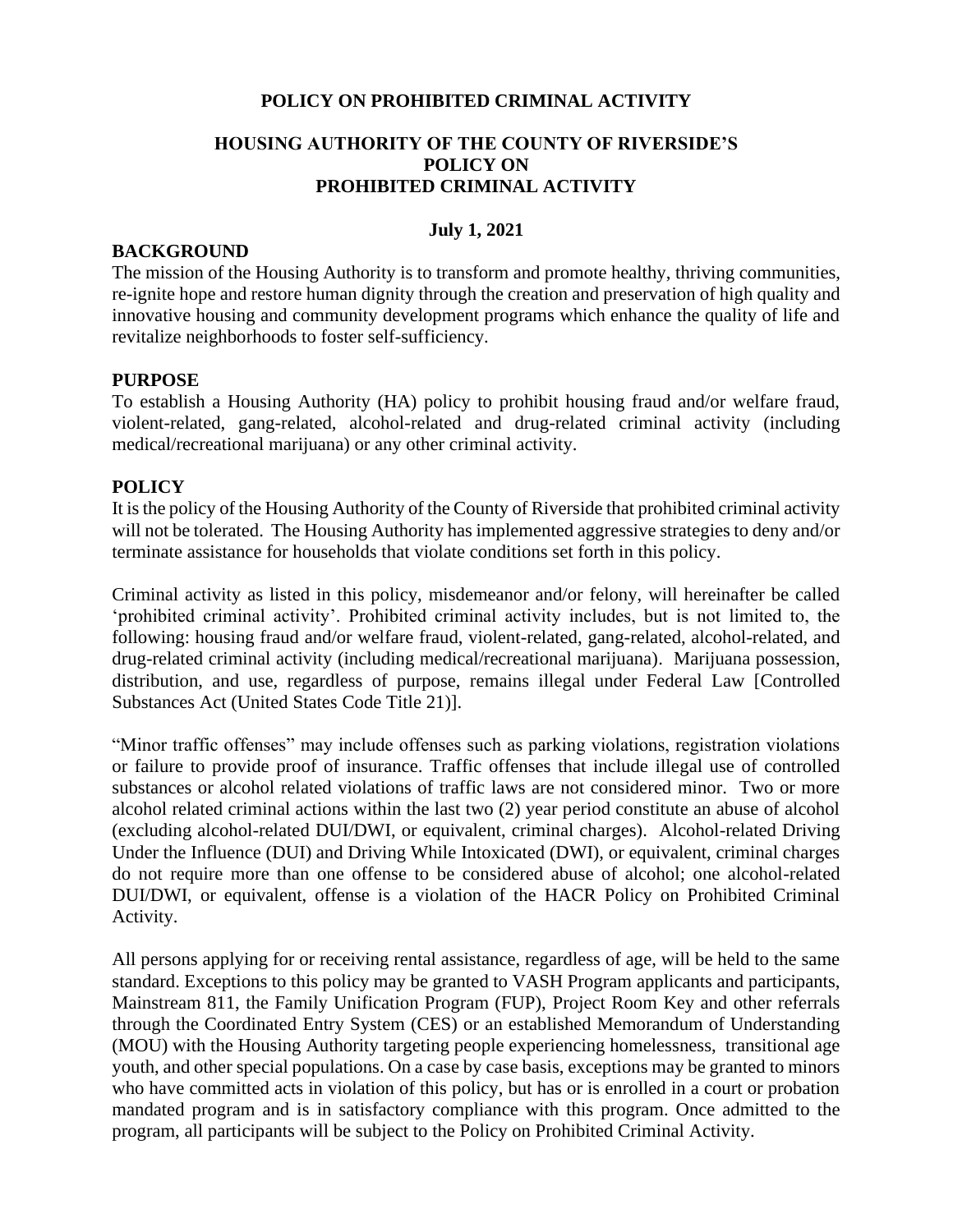Participant households must report, in writing, all criminal activity for any household member within 10 calendar days of its occurrence.

The PHA may deny or terminate assistance for criminal activity by a household member as authorized in this Policy on Prohibited Criminal Activity if the PHA determines, based on a preponderance of the evidence, that the household member has engaged in the activity, regardless of whether the household member has been arrested or convicted for such activity [24 CFR 982.553 (c)]. Preponderance of evidence is defined as evidence which is of greater weight or more convincing than the evidence which is offered in opposition to it; that is, evidence which as a whole shows that the fact sought to be proved is more probably than not. The intent is not to prove criminal liability, but to establish that the act(s) occurred. Preponderance of evidence may not be determined by the number of witnesses, but by the greater weight of all evidence. Credible evidence may be obtained from police and/or court records. Testimony from neighbors, when combined with other factual evidence can be considered credible evidence. Other credible evidence includes documentation of drug raids or arrest warrants.

Persons convicted of manufacturing or producing methamphetamine on the premises of federally assisted housing will be permanently denied admission  $[24 \text{ CFR } 982.553(a)(1)(ii)(C)]$  to or terminated from any federally assisted housing program [24 CFR 982.553(b)(1)(ii)]. Persons convicted of sex offenses that require a lifetime registration as a sex offender are prohibited from participation in any housing assistance programs administered by the Housing Authority in accordance with Federal Regulations [24 CFR 982.553(a)(2)(i)].

Exceptions in this policy do not apply to registered sex offenders or any person who was convicted of manufacturing or producing methamphetamine on the premises of federally assisted housing, or housing fraud.

- 1. The Housing Authority will deny or terminate assistance to any household containing a member that has one or more occurrences of criminal activity unless that member can demonstrate the following:
	- a. No occurrence of prohibited criminal activity (other than minor traffic offenses) within the last three (3) years, **and**
	- b. Applicant/participant would not threaten the health, safety, or right to peaceful enjoyment of others such as crimes of physical violence to persons or property and other criminal acts which would not be a detriment to the health, safety, or welfare of others including HA staff.); **and**
	- c. Satisfactory adherence to all court and probation/parole mandated conditions for any action related to any prohibited criminal activity; **and**
	- d. For violent-related, drug-related and alcohol-related criminal activity, the HA may consider enrollment in a supervised anger management/parenting course, drug diversion/substance abuse or alcohol rehabilitation program. At PHA discretion, first offenders may be only granted a once in a lifetime exception to the Policy on Prohibited Criminal Activity due to participation in supervised anger management/parenting course, drug diversion/substance abuse or alcohol rehabilitation program. Approval is not automatic. Repeat or habitual offenders will not be granted an exception to the Policy on Prohibited Criminal Activity and rental assistance will be denied and/or terminated. The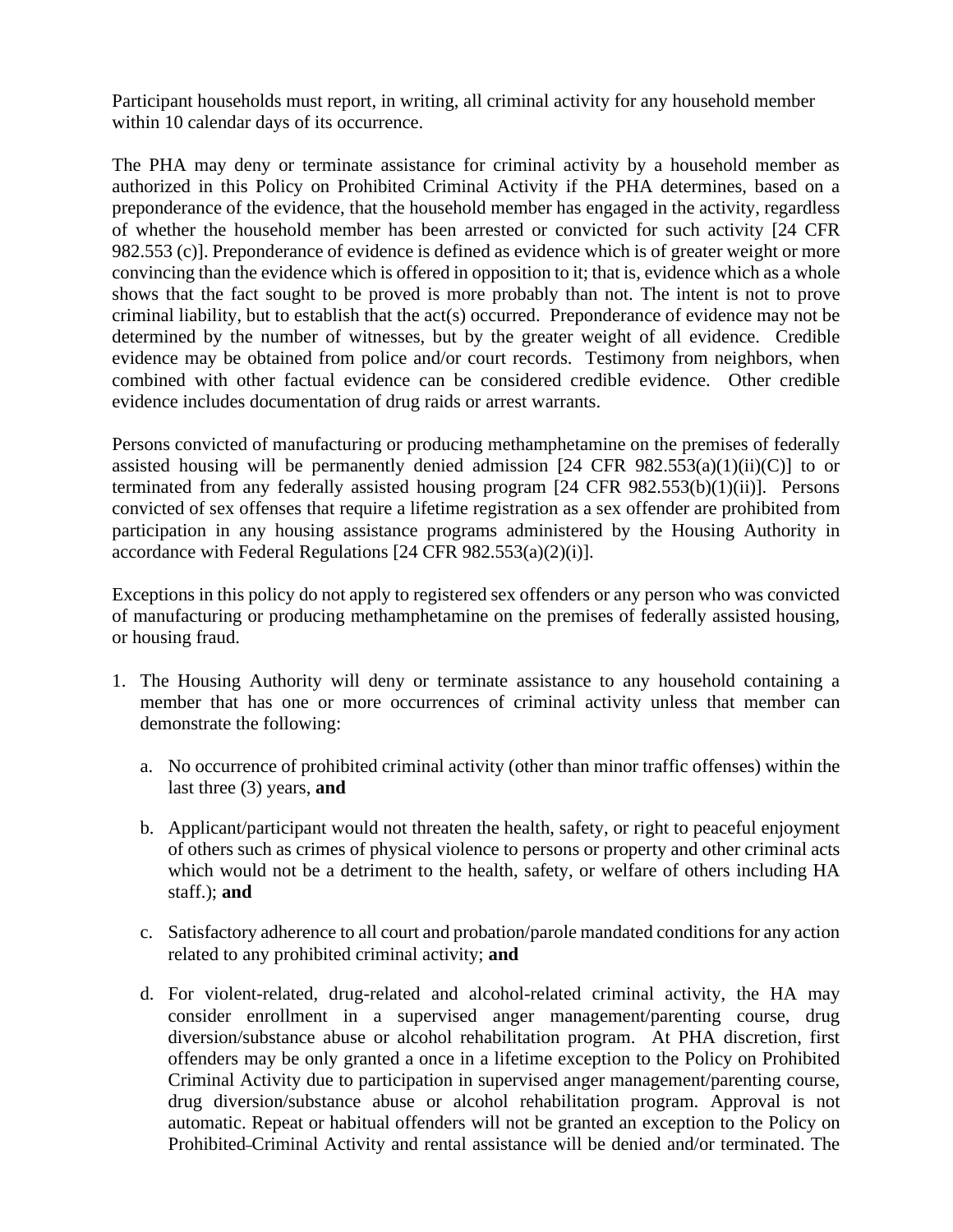applicant/participant cannot elect to join an anger management/parenting courses, drug diversion/substance abuse or alcohol rehabilitation program in lieu of denial/termination of assistance after the HA has discovered prohibited criminal activity.

For consideration of one (1) lifetime exception to the Policy on Prohibited Criminal Activity, the following conditions must exist:

- i. The applicant/participant must be a first time participant in a supervised anger management/parenting courses, drug diversion/substance abuse or alcohol rehabilitation program, **and**
- ii. The applicant/participant must have enrolled in and compliant with a supervised anger management/parenting courses, drug diversion/substance abuse or alcohol rehabilitation program prior to the date of the HA's discovery of the prohibited criminal activity, **and**
- iii. Completion of the treatment program must be achieved within the allowed time by the court/treatment program, **and**
- iv. Evidence of completion must be provided to the HA within 10 calendar days from the date of completion of the program.

If an exception to the Policy on Prohibited Criminal Activity is granted by the PHA, the PHA will monitor compliance for determination of continued rental assistance eligibility. If applicant/tenant fails to comply, the HA will proceed with termination.

- **2.** If the household member participates in and is in compliance with a supervised anger management/parenting courses, drug diversion/substance abuse or alcohol rehabilitation program then it is the family responsibility to adhere to treatment program requirements and furnish to the PHA proof that the required program was completed. The applicant/participant must have enrolled in the treatment program prior to the date of the HA's discovery of the criminal activity. Failure to comply with anger management/parenting courses, drug diversion/substance abuse and/or supervised alcohol rehabilitation program will result in denial or termination. Supervised anger management/parenting courses, drug diversion/substance abuse or an alcohol rehabilitation program will be granted once in a lifetime.
- 3. The Violence Against Women Act of 1994 (VAWA), as amended (42 U.S.C 13925 and 42 U.S.C 14043e et seq.) prohibits the eviction of, and removal of assistance from, victims living in Federally assisted housing if the asserted grounds for such action is an instance of domestic violence, dating violence, sexual assault, or stalking.

Criminal activity directly relating to domestic violence, dating violence, sexual assault, or stalking, engaged in by a member of a tenant's household or any guest or other person under the tenant's control shall not be cause for termination of assistance, tenancy, or occupancy rights if the tenant or an immediate member of the tenant's family is the victim or threatened victim of that domestic violence, dating violence, sexual assault, or stalking, provided that the victim member demonstrates the following:

- a. The perpetrator of the domestic violence no longer resides in the assisted unit.
- b. Applicant/tenant requesting exception based on 3 above shall complete HUD form 50066 within 14 business days after the HA has requested such certification in writing.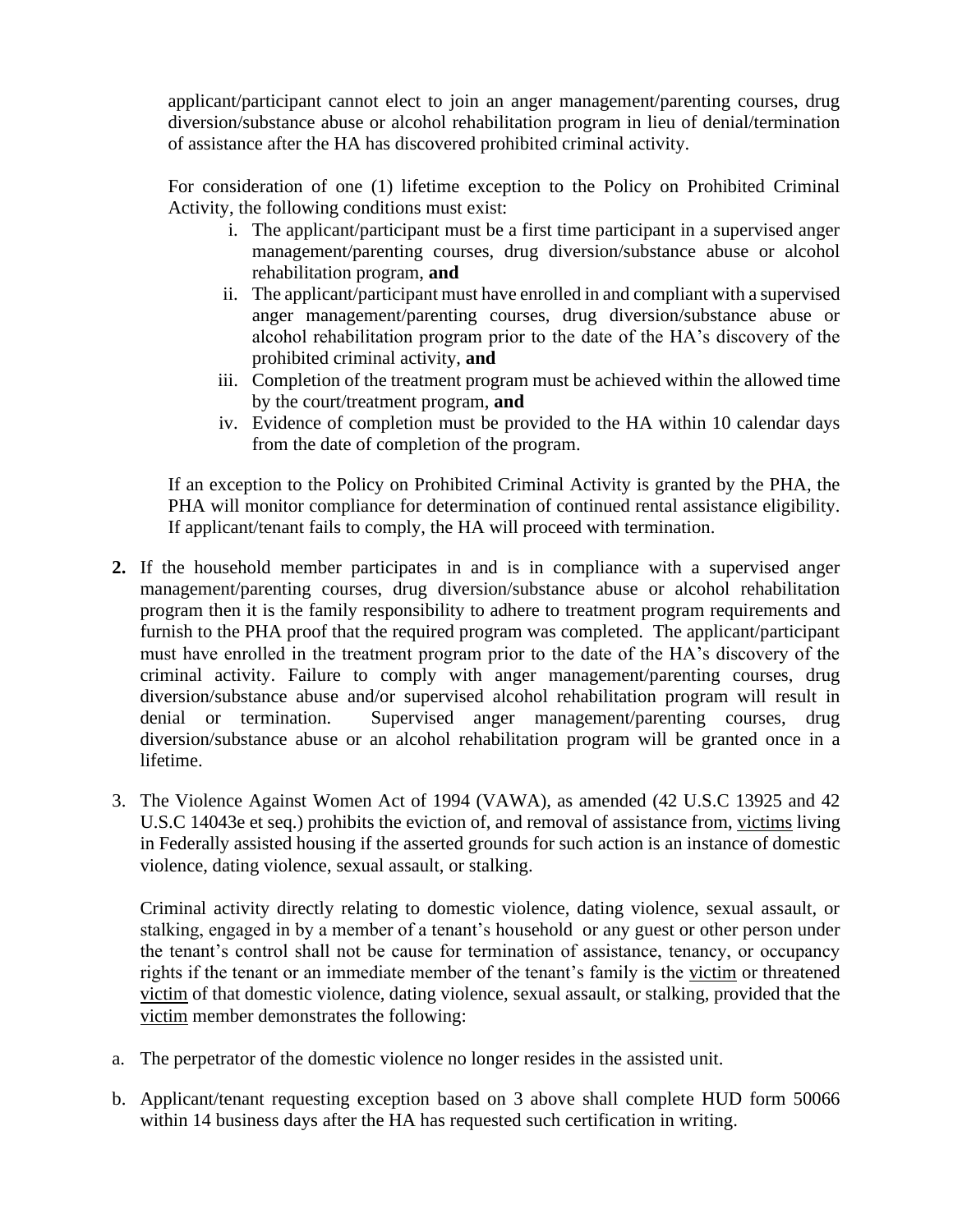c. If the applicant/tenant does not provide the certification within 14 business days after the HA has requested such certification in writing, assistance may be denied/terminated.

Please note, pursuant to 24 CFR 5.2005 VAWA Protections nothing in 24 CFR 5.2005 may be construed to limit the authority of a PHA, owner, or management agent to evict or terminate assistance to any tenant or lawful occupant if the PHA, owner, or management agent can demonstrate an actual and imminent threat to other tenants or those employed at or providing service to the public housing or Section 8 assisted property if that tenant or lawful occupant is not terminated from assistance. In this context, words, gestures, actions, or other indicators will be considered an "actual imminent threat" if they meet the standards provided in paragraph (e) of 24 CFR 5.2005.

- 4. Alerting all rental assistance program participants and tenants residing in Housing Authority (HA) owned housing or housing owned by an HA affiliate (i.e. RCHC) about their obligation to keep rental units free from prohibited criminal activity.
- 5. Incorporating the HUD required Tenancy Addendum which includes grounds for termination of tenancy due to criminal activity into all rental leases used by the Housing Authority and requiring the use of said Tenancy Addendum for all private rental property owners in the county.
- 6. Conducting workshops for rental property owners and managers to stress the importance of screening potential tenants, inspecting the premises of rental property, and taking action against tenants engaged in criminal activity, fraud, or side payments.
- 7. Seeking a collaborative relationship with all law enforcement agencies within the County of Riverside and the Office of Inspector General to assist in the enforcement of Policy on Prohibited Criminal Activity.
- 8. Screening all housing program applicants and participants including but not limited to the Riverside Superior Court online system, Consolidated Courts of the County of San Bernardino online system, Consolidated Courts of the County of Los Angeles online system, Online Information Service (or similar service), any and all available Sex Offender registries, and any other available sources (i.e. police reports, court records, information that is independently verifiable, law enforcement investigations and arrest warrants) to disclose any criminal background information.

Exemption to the Housing Authority's Prohibited Criminal Activity policy:

The Housing Authority is adopting the "Housing First-Supportive Housing" model as a best practice approach to address chronic homelessness and special needs populations. Special rental assistance programs administered by the Housing Authority which include but are not limited to Mainstream Section 811, FUP, Project Room Key and any other special housing choice programs can apply for an exception to the Housing Authority's Prohibited Criminal Activity during admission. Additionally, affordable housing developments awarded Project Based Vouchers and targeting chronically homeless individuals or individuals referred by County Behavioral Health can apply for an exemption to the Housing Authority's Prohibited Criminal Activity policy. Developments seeking an exemption to the Housing Authority's Prohibited Criminal Activity policy described in this section will have to follow and be aligned with federal guidelines on the use of Housing First as referenced in the HUD Housing First Assessment Tool. All supportive Housing First programs will follow and be aligned with state guidelines on Housing First,